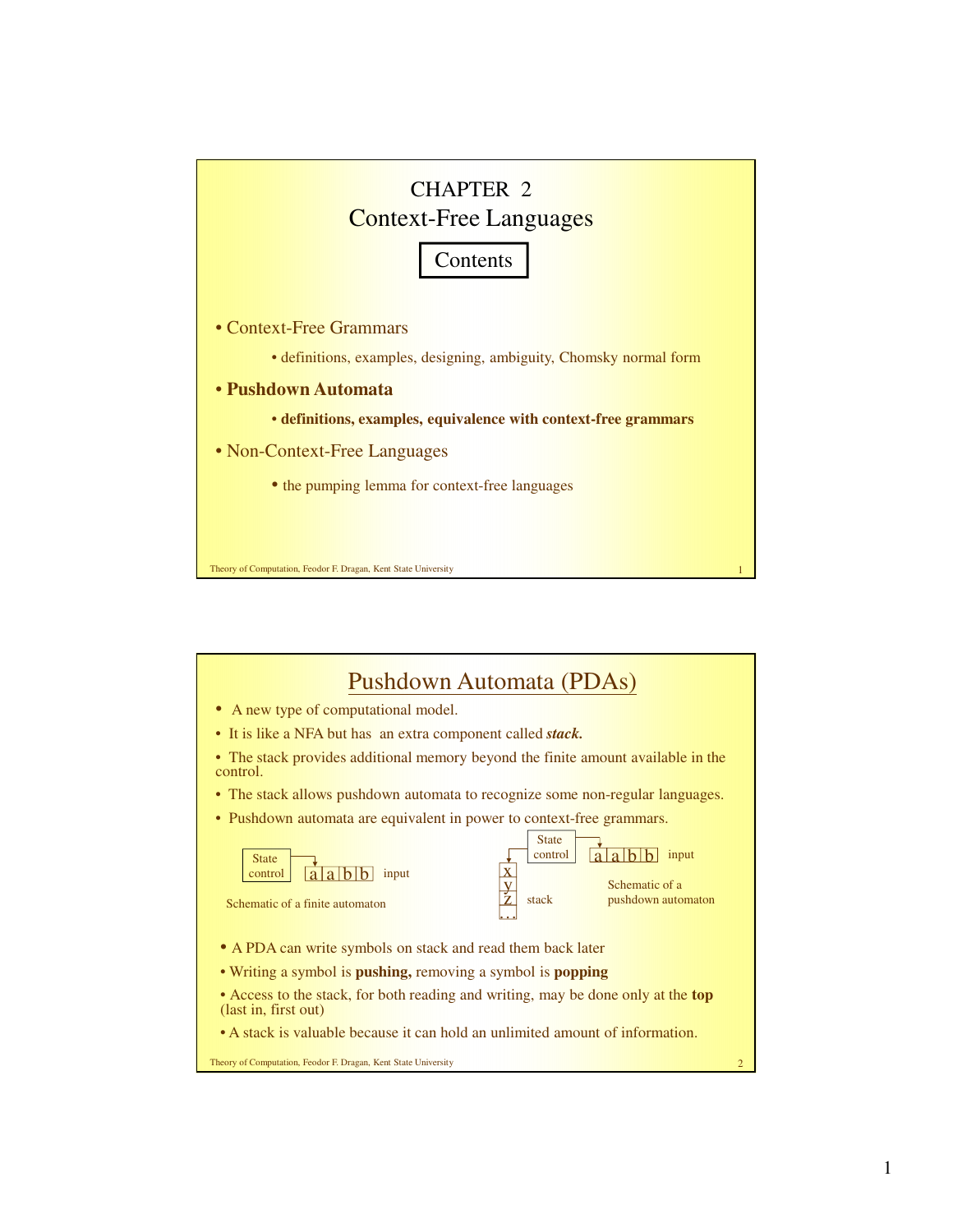

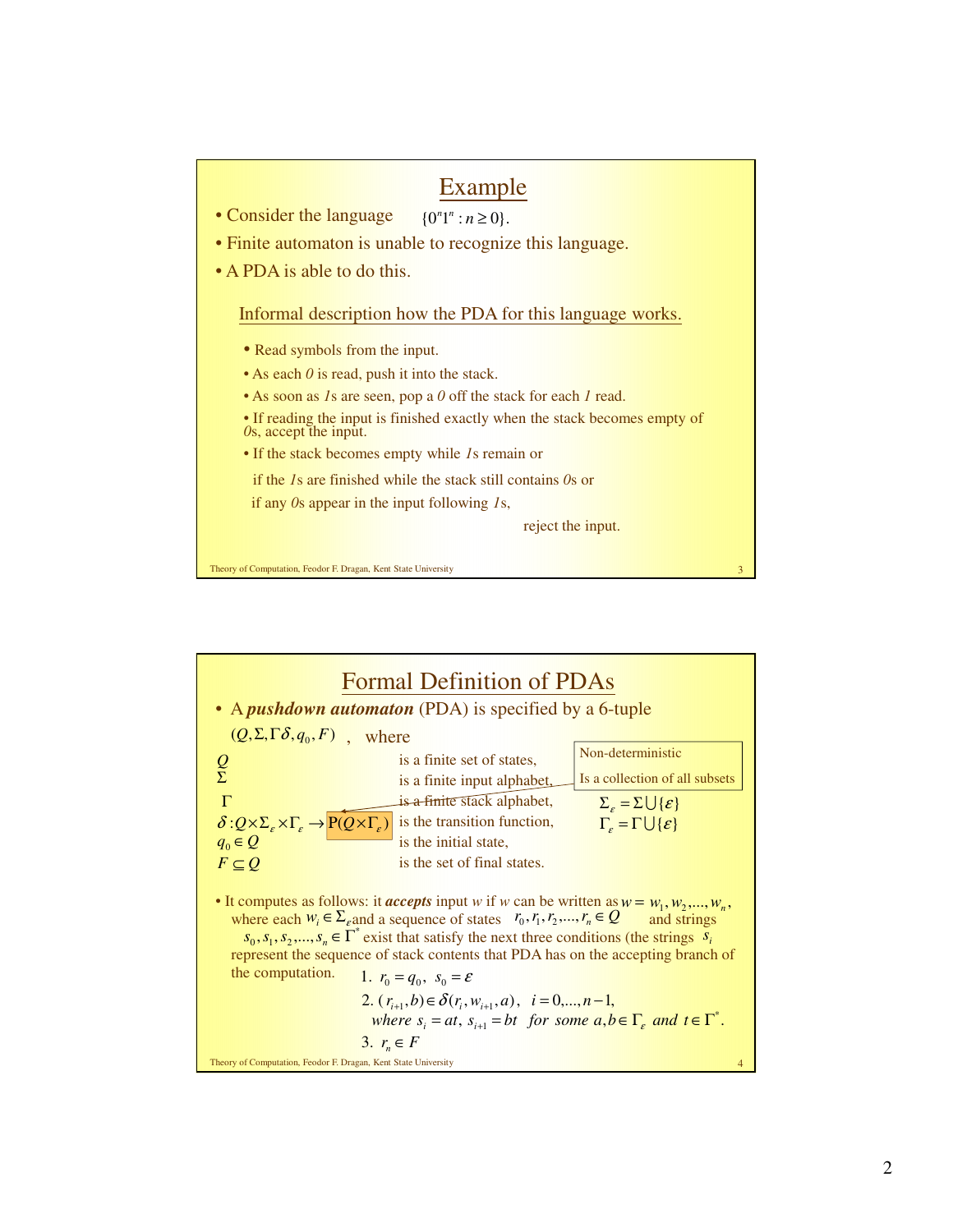

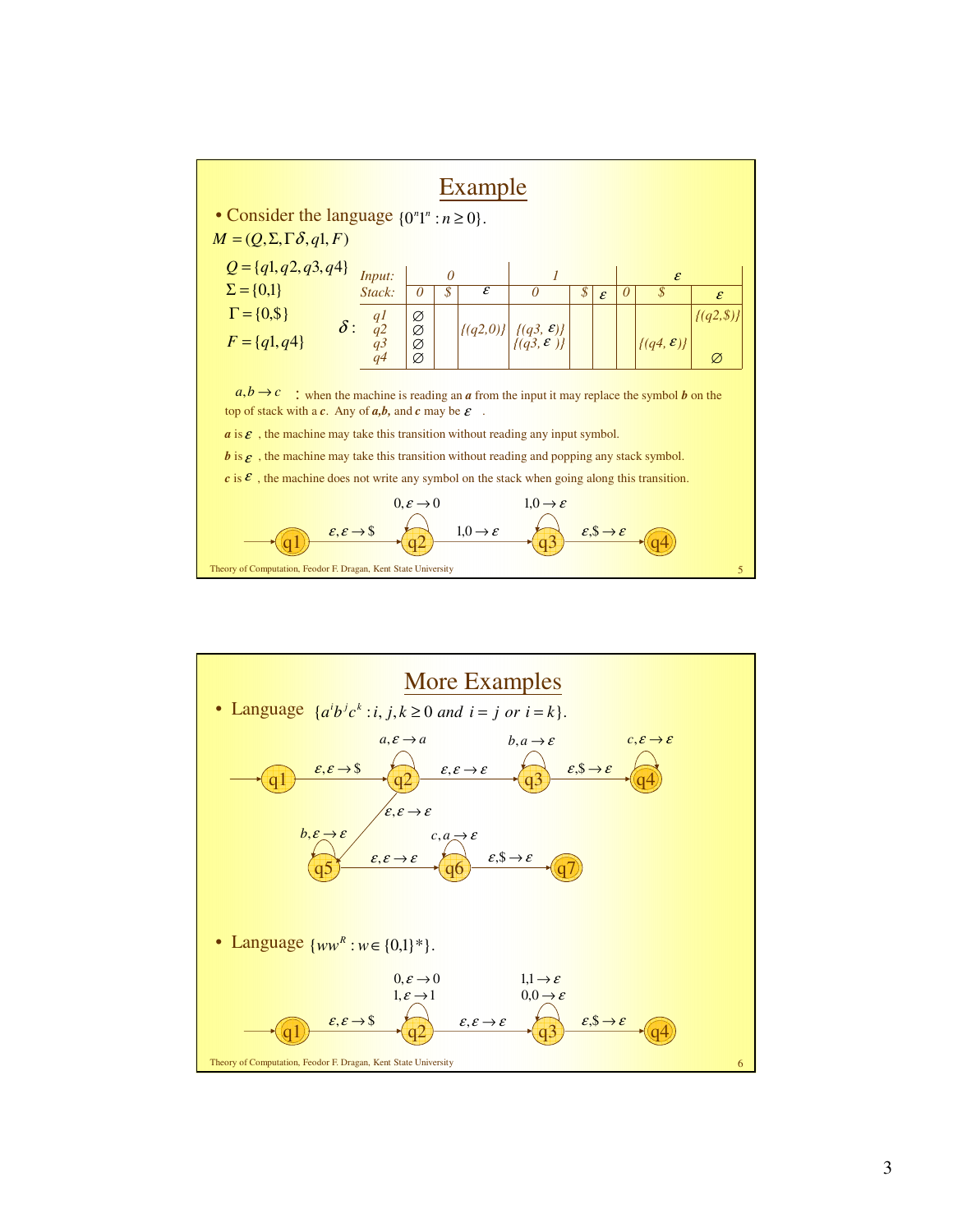

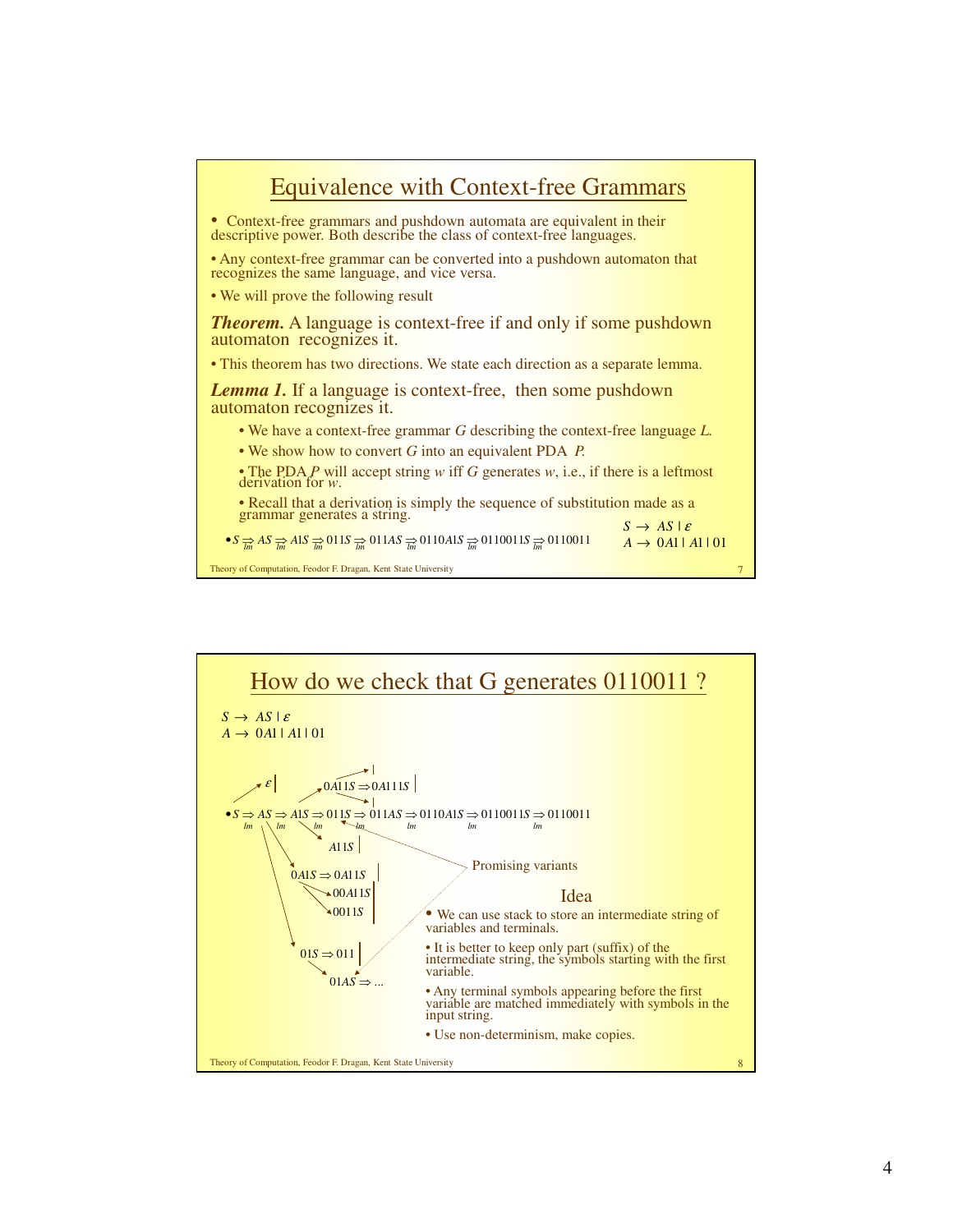

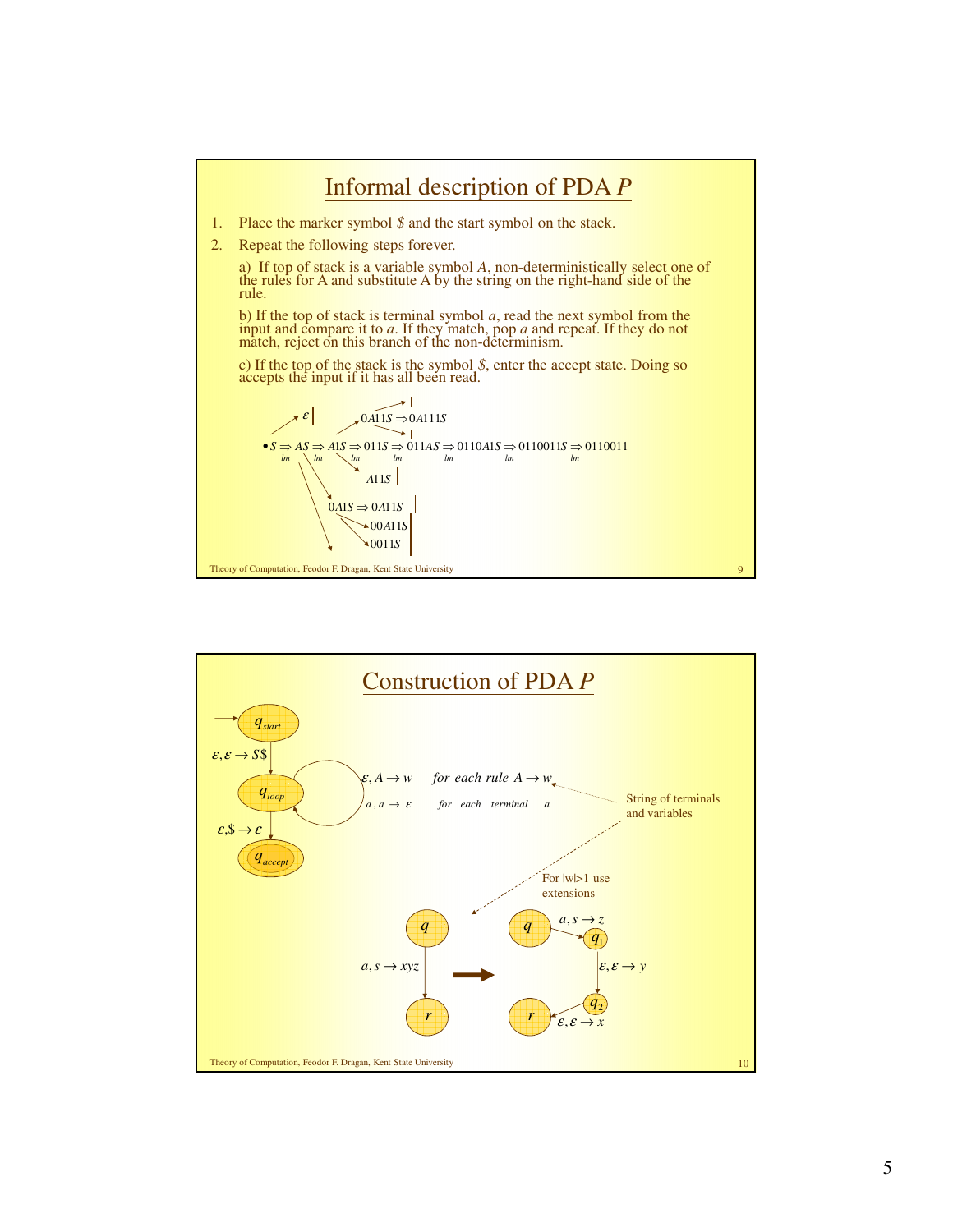

## Equivalence with Context-free Grammars

• We are working on the proof of the following result

*Theorem.* A language is context-free if and only if some pushdown automaton recognizes it.

• We have proved

*Lemma 1.* If a language is context-free, then some pushdown automaton recognizes it.

- We have shown how to convert a given CFG *G* into an equivalent PDA *P.*
- Now we will consider the other direction

*Lemma 2.* If a pushdown automaton recognizes some language, then it is context-free.

• We have a PDA *P*, and want to create a CFG *G* that generates all strings that *P* accepts.

• That is *G* should generate a string if that string causes the PDA to go from its start state to an accept state (*takes* P from start state to an accept state).

**Theory of Computation, Feodor F. Dragan, Kent State University 12 12**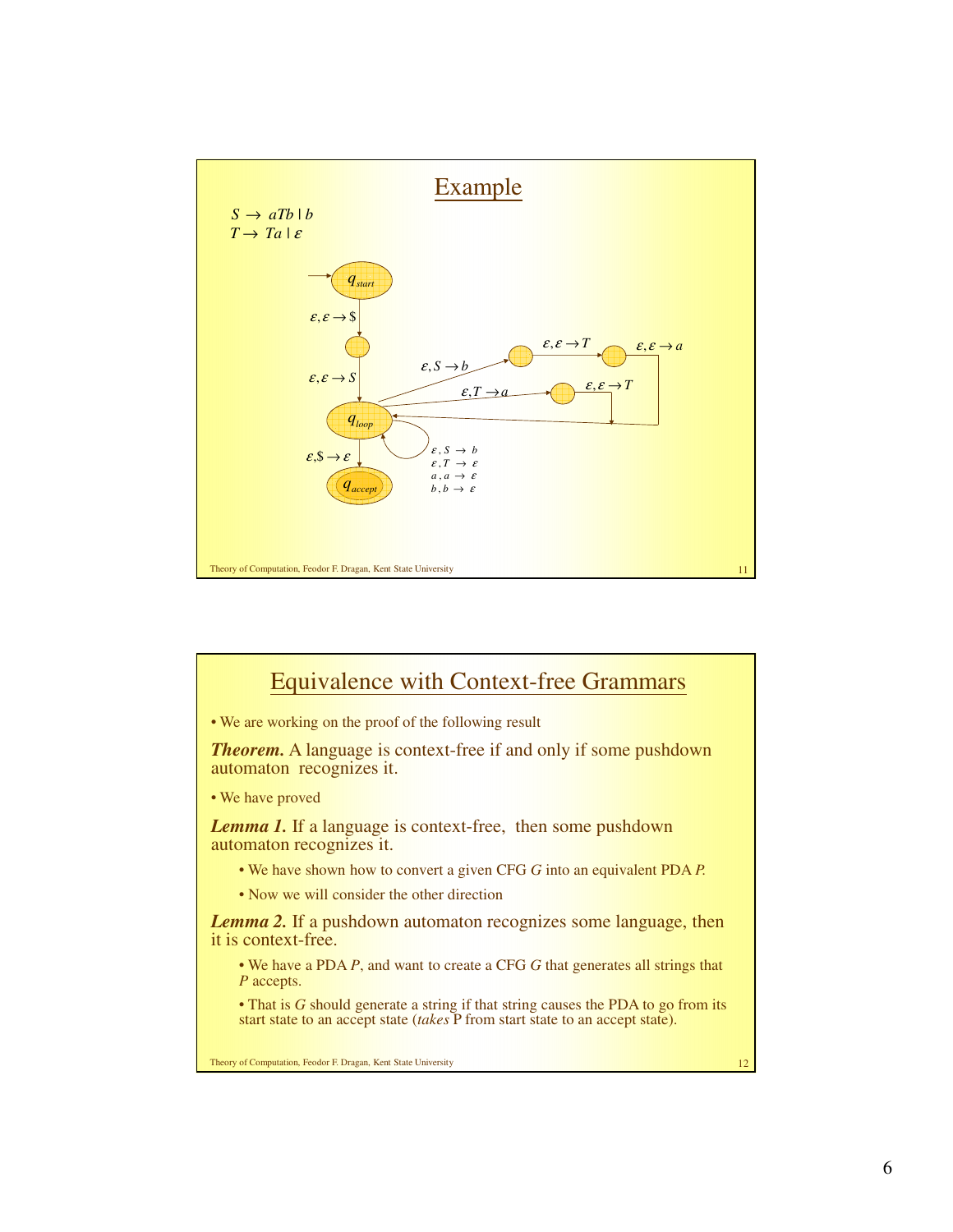